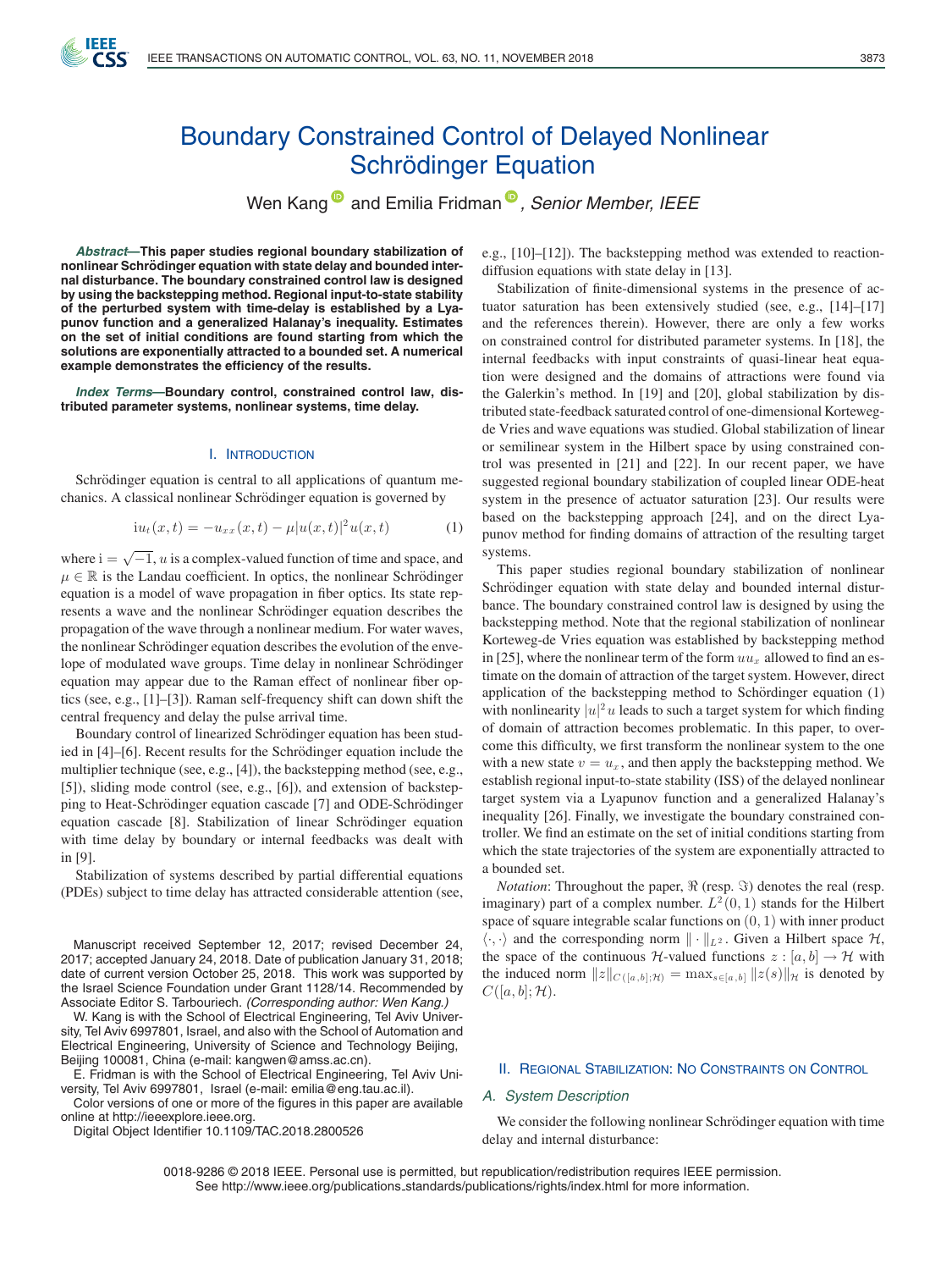where  $x \in (0, 1)$ , i is the imaginary unit,  $\mu \in \mathbb{R}$  denotes a Landau coefficient,  $u(x, t) \in \mathbb{C}$  is the state of nonlinear Schrödinger equation,  $\psi(x, t)$  is the initial state, and  $U(t) \in \mathbb{C}$  is the control input. Here,  $f(x, t)$  represents an uncertain distributed disturbance source term,  $\tau(t)$  is a continuously differentiable bounded delay

$$
0 < h_0 \le \tau(t) \le h \tag{3}
$$

with some constants  $h_0$  and  $h > 0$ . The delay  $\tau(t)$  may be unknown.

Following [3], we consider the nonlinear delay term " $\mu u(x, t \tau(t) ||u(x,t)|^{2}$ " in system (2). Our results can be easily extended to another kind of nonlinear delay term " $\mu u(x,t)|u(x, t - \tau(t))|^{2}$ " that was studied in [1] and [2] (see Remark 3 below).

We analyze the system (2) in the energy state space  $H<sub>L</sub><sup>1</sup>(0,1)$  =  ${g \in H^1(0,1)|g(0) = 0}$  defined in the complex number field  $\mathbb C$ . The space is naturally equipped with the  $H_L^1$ -norm given by  $||g||_{H_L^1}^2 =$  $\int_0^1 |g'(x)|^2 dx$ .

*Assumption 1:* The disturbances are assumed to be continuously differentiable function of class  $C^1([0,\infty); H^1_L(0,1))$  subject to

$$
||f||_{C^{1}([0,\infty);H^1_L(0,1))} \leq \Delta_f
$$
\n(4)

where  $\Delta_f$  is a given constant upper bound.

Our objective is regional stabilization of (2). In order to find a bound on the domain of attraction, we change the state variable  $v(x, t) =$  $u_x(x, t)$  (see Remark 2 below for detailed explanation). Then, the new state  $v(x, t)$  satisfies the following PDE:

$$
\begin{cases}\niv_t(x,t) &= -v_{xx}(x,t) - \mu v(x,t-\tau(t)) \left| \int_0^x v(r,t) dr \right|^2 \\
& -\mu \int_0^x v(r,t-\tau(t)) dr \left[ \int_0^x v(r,t) dr \overline{v(x,t)} \right. \\
& + v(x,t) \int_0^x \overline{v(r,t)} dr \right] + f_x(x,t) \\
v_x(0,t) &= 0 \\
v(1,t) &= U(t) \\
v(x,t) &= \psi_x(x,t), 0 \le x \le 1, -h \le t \le 0.\n\end{cases}
$$
\n(5)

#### *B. Backstepping Control*

Now, we consider a backstepping transformation

$$
z(x,t) = v(x,t) - \int_0^x k(x,y)v(y,t)dy = (I - \mathbb{P})v
$$
 (6)

that transforms the system  $(5)$  into the following target Schrödinger equation:

$$
\begin{cases}\niz_t(x,t) &= -z_{xx}(x,t) - icz(x,t) \\
+ (I - \mathbb{P})[F_1(v,x,t) + f_x(x,t)] \\
z_x(0,t) &= 0 \\
z(1,t) &= U(t) - \int_0^1 k(1,y)v(y,t)dy \\
z(x,t) &= \phi(x,t), 0 \le x \le 1, -h \le t \le 0\n\end{cases}
$$
\n(7)

where  $c > 0$  is a constant

$$
\phi(x,t) = \psi_x(x,t) - \int_0^x k(x,y)\psi_y(y,t)dy
$$
\n(8)

and

$$
F_1(v, x, t) = -\mu v(x, t - \tau(t)) \left| \int_0^x v(r, t) dr \right|^2
$$

$$
- \mu \int_0^x v(r, t - \tau(t)) dr \left[ \int_0^x v(r, t) dr \overline{v(x, t)} \right]
$$

$$
+ v(x, t) \int_0^x \overline{v(r, t)} dr \right].
$$
(9)

Note that (6) is a modified transformation of [5] introduced for linear equation given by  $v_t = -iv_{xx}$ . Next, we compute the kernel  $k(x, y)$ . Differentiation of transformation  $(6)$  with respect to t yields

$$
iz_{t}(x,t) = -v_{xx}(x,t) + \int_{0}^{x} k(x,y)v_{yy}(y,t)dy
$$

$$
+ (I - \mathbb{P})[F_{1}(v,x,t) + f_{x}(x,t)].
$$

Substituting (6) into the resulting equation with some calculations that involve integration by parts, we obtain

$$
iz_{t}(x,t) = -v_{xx}(x,t) + k(x,x)v_{x}(x,t) - k_{y}(x,x)v(x,t)
$$

$$
+ k_{y}(x,0)v(0,t) + \int_{0}^{x} k_{yy}(x,y)v(y,t)dy
$$

$$
+ (I - \mathbb{P})[F_{1}(v,x,t) + f_{x}(x,t)].
$$

Similarly, the first and second derivatives of  $z(x, t)$  with respect to x are given by

$$
z_x(x,t) = v_x(x,t) - k(x,x)v(x,t) - \int_0^x k_x(x,y)v(y,t)dy
$$
  

$$
z_{xx}(x,t) = v_{xx}(x,t) - \frac{d}{dx}k(x,x)v(x,t) - k(x,x)v_x(x,t)
$$
  

$$
- k_x(x,x)v(x,t) - \int_0^x k_{xx}(x,y)v(y,t)dy.
$$

Substituting (6) into (5) and comparing with (7), we obtain the following set of conditions on the kernel  $k(x, y)$  (cf., [5]):

$$
\begin{cases}\nk_{xx}(x,y) = k_{yy}(x,y) - \mathrm{i}ck(x,y) \\
k_y(x,0) = 0 \\
k(x,x) = \frac{\mathrm{i}c}{2}x.\n\end{cases}
$$
\n(10)

The solution to (10) is given by

$$
k(x, y) = \text{i}cx \frac{I_1(\sqrt{\text{i}c(y^2 - x^2)})}{\sqrt{\text{i}c(y^2 - x^2)}}
$$

where  $I_1(\cdot)$  denotes the modified Bessel function of the first order:  $I_1(x) = \sum_{n=0}^{\infty} \frac{(x/2)^{2n+1}}{n!(n+1)!}.$ 

The change of variable (6) has an inverse transformation

$$
v(x,t) = z(x,t) + \int_0^x l(x,y)z(y,t)dy = (I - \mathbb{P})^{-1}z \qquad (11)
$$

where

$$
l(x,y) = \text{i}cx \frac{J_1(\sqrt{\text{i}c(y^2 - x^2)})}{\sqrt{\text{i}c(y^2 - x^2)}}
$$

and  $J_1(\cdot)$  is the Bessel function of the first order:  $J_1(x) =$  $\sum_{n=0}^{\infty} \frac{(-1)^n (x/2)^{2n+1}}{n!(n+1)!}.$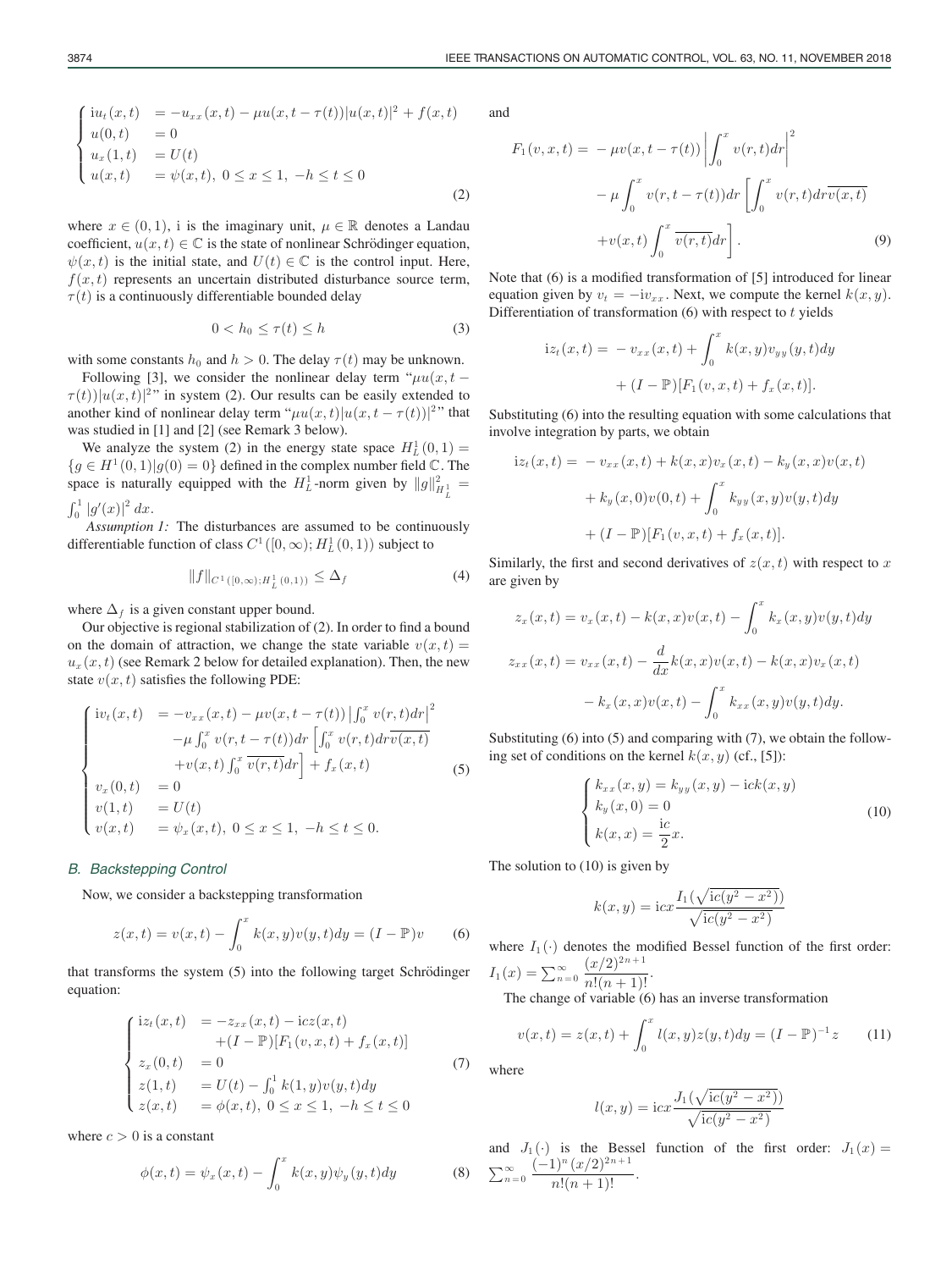The following functionals are used to simplify the presentation [cf., (6) and (11)] in the upcoming sections:

$$
\mathcal{K}[v] = (I - \mathbb{P})v = v(x, t) - \int_0^x k(x, y)v(y, t)dy = z \quad (12)
$$

$$
\mathcal{L}[z] = (I - \mathbb{P})^{-1} z = z(x, t) + \int_0^x l(x, y) z(y, t) dy = v \quad (13)
$$

where both  $(I - \mathbb{P})$  and  $(I - \mathbb{P})^{-1}$  are bounded on  $L^2(0, 1)$ .

We denote  $|v| = |v(x, t)|$  and  $|z| = |z(x, t)|$ . From (12) and (13), it can be shown that

$$
|\mathcal{K}[v]| \leq k_1(|v| + \|v\|_{L^1}), \ |\mathcal{L}[z]| \leq k_2(|z| + \|z\|_{L^1}) \qquad (14)
$$

$$
\|\mathcal{L}[z]\|_{L^2} \le k_3 \|z\|_{L^2}, \ \|\mathcal{K}[v]\|_{L^2} \le k_4 \|v\|_{L^2}
$$
\n(15)

where

$$
k_1 = \max\{1, \max_{0 \le y \le x \le 1} |k(x, y)|\}
$$
  
\n
$$
k_2 = \max\{1, \max_{0 \le y \le x \le 1} |l(x, y)|\}
$$
  
\n
$$
k_3 = 1 + \max_{0 \le y \le x \le 1} |l(x, y)|
$$
  
\n
$$
k_4 = 1 + \max_{0 \le y \le x \le 1} |k(x, y)|.
$$
 (16)

By selecting the feedback controller

$$
U(t) = \int_0^1 k(1, y)v(y, t)dy
$$
  
=  $k(1, 1)u(1, t) - \int_0^1 k_y(1, y)u(y, t)dy$  (17)

from  $(7)$ ,  $(9)$ ,  $(12)$ , and  $(13)$ , one arrives at the target system

$$
\begin{cases}\n\text{iz}_{t}(x,t) = -z_{xx}(x,t) - \text{icz}(x,t) + \mathcal{K}[F(z,x,t) + f_{x}(x,t)] \\
z_{x}(0,t) = 0 \\
z(1,t) = 0 \\
z(x,t) = \phi(x,t), \ 0 \le x \le 1, \ -h \le t \le 0\n\end{cases}
$$
\n(18)

where

$$
F(z, x, t) = F_1(v, x, t)
$$
  
=  $-\mu \mathcal{L}[z(x, t - \tau(t))]\left|\int_0^x \mathcal{L}[z(r, t)]dr\right|^2$   
 $-\mu \overline{\mathcal{L}[z(x, t)]}\int_0^x \mathcal{L}[z(r, t - \tau(t))]dr \int_0^x \mathcal{L}[z(r, t)]dr$   
 $-\mu \mathcal{L}[z(x, t)]\int_0^x \mathcal{L}[z(r, t - \tau(t))]dr \int_0^x \overline{\mathcal{L}[z(r, t)]}dr.$  (19)

## *C. Halanay's Inequality*

We will use the following generalization of Halanay's inequality for ISS analysis.

*Lemma 1 (A generalized Halanay's inequality [26]):* Given  $\Delta_f$  > 0, let  $V : [t_0 - h, \infty) \to \mathbb{R}^+$  be a locally absolutely continuous function, and  $f : [t_0, \infty) \to \mathbb{C}$  be a bounded continuous function satisfying  $|f(t)| \leq \Delta_f$ . If there exist  $0 < \delta_1 < \delta_0$  and  $\gamma > 0$  such that for all  $t \geq t_0$ , the following inequality holds:

$$
\frac{d}{dt}V(t) + 2\delta_0 V(t) - 2\delta_1 \sup_{-h \le \theta \le 0} V(t + \theta) - \gamma |f(t)|^2 \le 0
$$

then we have

$$
V(t) \le e^{-2\delta(t-t_0)} \sup_{-h \le \theta \le 0} V(t_0 + \theta) + \frac{\gamma}{2\sigma} \Delta_f^2, \ t \ge t_0 \qquad (20)
$$

where  $\sigma = \delta_0 - \delta_1 > 0$ , and  $\delta$  is a unique solution of

$$
\delta = \delta_0 - \delta_1 e^{2\delta h}.\tag{21}
$$

*Remark 1:* The result of Lemma 1 follows from [26, Th. 2.4], where  $\alpha(t) = -2\delta_0$ ,  $\beta(t) = 2\delta_1$ ,  $\mu^* = 2\delta$ ,  $\gamma(t) = \gamma |f(t)|^2$ , and  $u(t) =$  $V(t), \tau(t) = h.$ 

# *D. Well-Posedness and ISS Analysis*

Consider the target system (18). We introduce the Hilbert space  $L^2(0,1)$ . For the well-posedness, we will use the step method for solution of time-delay systems [10].

Define the system operator  $A_z : D(A_z) \to L^2(0,1)$  for (18) as follows:

$$
\begin{cases}\n\mathcal{A}_z = \mathbf{i}\frac{\partial^2}{\partial x^2} - c \\
D(\mathcal{A}_z) = \{z \in H^2(0,1)|z'(0) = z(1) = 0\}.\n\end{cases}
$$
\n(22)

A simple computation shows that

$$
\operatorname{Re}\langle \mathcal{A}_z z, z \rangle = -c \|z\|_{L^2}^2 \leq 0, \ \forall z \in D(\mathcal{A}_z).
$$

Therefore, the infinitesimal operator  $A_z$  is dissipative. Then from the Lumer–Phillips theorem ([27, Th. 1.4.3]), it follows that the operator  $\mathcal{A}_z$  generates an exponentially stable semigroup  $e^{\mathcal{A}_z t}$  on  $L^2(0,1)$  (see also [5] that claimed this fact).

While being viewed over the time segment  $[0, h_0]$ , with the operator  $A_z$  at hand, the system (18) can be rewritten as the differential equation in  $L^2(0,1)$ 

$$
\frac{d}{dt}\zeta(t) = \mathcal{A}_z\zeta(t) + \hat{F}(\zeta, t)
$$
\n(23)

$$
\zeta(0) = \phi(\cdot, 0) \tag{24}
$$

 $\zeta(t) = z(\cdot, t), \ \hat{F}(\zeta, t) = -i(I - \mathbb{P})\bar{F}(\zeta, t)$  (25)

where

subject to

$$
\bar{F}(\zeta, t) = -\mu \mathcal{L}[\phi(t - \tau(t))] \left| \int_0^x \mathcal{L}[\zeta] dr \right|^2
$$
  

$$
- \mu \overline{\mathcal{L}[\zeta]} \int_0^x \mathcal{L}[\phi(t - \tau(t))] dr \int_0^x \mathcal{L}[\zeta] dr
$$
  

$$
- \mu \mathcal{L}[\zeta] \int_0^x \mathcal{L}[\phi(t - \tau(t))] dr \int_0^x \overline{\mathcal{L}[\zeta]} dr + f_x(x, t).
$$

*Definition 1:* A function  $\zeta \in L^1([0,T]; D(\mathcal{A}_z)) \cap C([0,T]; L^2)$  $(0, 1)$ ) such that  $\dot{\zeta} \in L^1([0, T]; L^2(0, 1))$  is called a strong solution of initial value problem (23), (24) if (24) is satisfied and (23) holds a.e. on  $[0, T]$ .

Our definition of strong solution follows [27, p. 109].

Consider the following initial space for the target system:

$$
Z \triangleq C([h, 0]; D(\mathcal{A}_z)) \cap C^1([h, 0]; L^2(0, 1))
$$
 (26)

which is endowed with the norm

 $\|\phi\|_Z = \|\phi\|_{C\left([-h,0];D(\mathcal{A}_z)\right)} + \|\phi\|_{C^1([-h,0];L^2(0,1))}.$ 

*Lemma 2:* Given any  $h_0 > 0$  and  $\phi \in Z$ , let  $\hat{F}(\zeta, t)$  be defined by (25), where  $t \in [0, h_0]$  and  $f \in C^1([0, h_0]; H^1_L(0, 1))$ . Then, the following statements hold.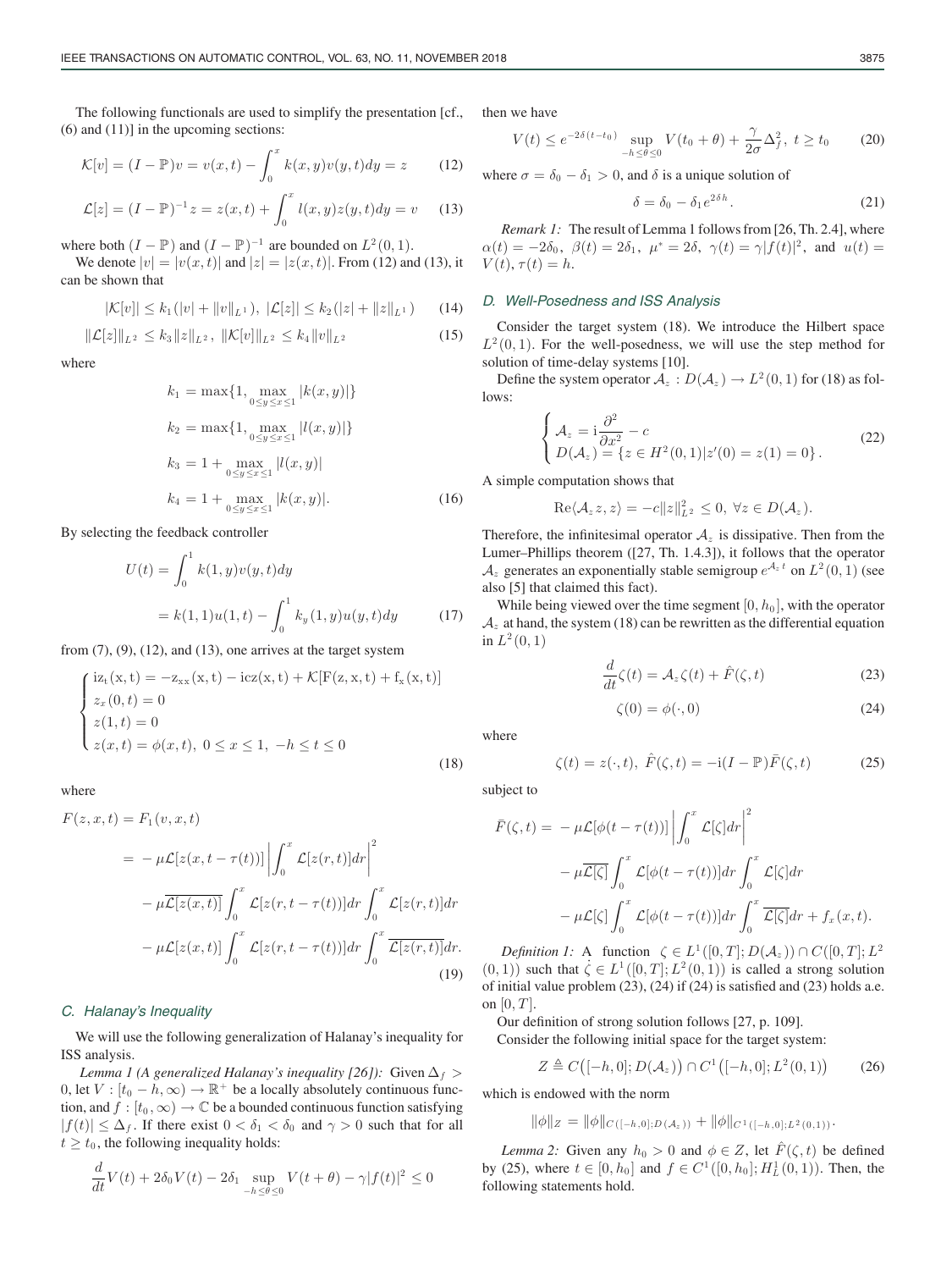$$
\|\hat{F}(\zeta_1,t_1)-\hat{F}(\zeta_2,t_2)\|_{L^2}\leq K(R)\left(|t_1-t_2|+\|\zeta_1-\zeta_2\|_{L^2}\right)
$$
\n(27)

holds for all  $\zeta_1, \zeta_2 \in L^2(0,1)$  with  $\|\zeta_1\|_{L^2} \le R$ ,  $\|\zeta_2\|_{L^2} \le R$ .

(ii) There exists a unique strong solution of (23) on some interval  $[0, t'] \subset [0, h_0]$  (here,  $t' > 0$  depends on  $\phi$ ). Moreover, if this solution admits a priori estimate

 $\|\zeta\|_{L^2} \leq C(\phi)$ 

where  $C(\phi)$  is constant depending on initial state  $\phi$ , then the solution exists on the entire interval  $[0, h_0]$ . This solution is Lipschitz continuous on  $[0, h_0]$  meaning that  $\|\zeta(t_1) - \zeta(t_2)\|_{L^2} \leq$  $L(\phi)|t_1 - t_2|$  (here,  $L(\phi)$  depends on  $\phi$ ).

*Proof:*

(i) Since  $\phi \in Z$ ,  $\tau$  is continuously differentiable, and  $\mathcal L$  is bounded  $[cf., (15)]$ , we have

$$
\|\mathcal{L}[\phi(t_1 - \tau(t_1)) - \phi(t_2 - \tau(t_2))]\|_{L^2} \n\leq \|\mathcal{L}[\phi(t_1 - \tau(t_1)) - \phi(t_1 - \tau(t_2))]\|_{L^2} \n+ \|\mathcal{L}[\phi(t_1 - \tau(t_2)) - \phi(t_2 - \tau(t_2))]\|_{L^2} \n\leq k_3 \|\phi\|_Z \left(1 + \max_{0 \leq s \leq h_0} |\dot{\tau}(s)|\right) |t_1 - t_2|, \forall t_1, t_2 \in [0, h_0].
$$
\n(28)

Here,  $k_3$  and  $k_4$  are given by (16).

Since  $I - \mathbb{P}$  is bounded [cf., (15)], application of the Minkowski's and Cauchy–Schwarz's inequalities leads to

$$
\|\hat{F}(\zeta_1, t_1) - \hat{F}(\zeta_2, t_2)\|_{L^2} \n\leq \|(I - \mathbb{P})\| \cdot \|\bar{F}(\zeta_1, t_1) - \bar{F}(\zeta_2, t_2)\|_{L^2} \n\leq k_4 \|\bar{F}(\zeta_1, t_1) - \bar{F}(\zeta_2, t_2)\|_{L^2} \n\leq k_4 \|\bar{F}(\zeta_1, t_1) - \bar{F}(\zeta_1, t_2)\|_{L^2} + k_4 \|\bar{F}(\zeta_1, t_2) - \bar{F}(\zeta_2, t_2)\|_{L^2} \n\leq 3k_4 \mu \|\mathcal{L}[\phi(t_1 - \tau(t_1)) - \phi(t_2 - \tau(t_2))]\|_{L^2} \cdot \|\mathcal{L}[\zeta_1]\|_{L^2}^2 \n+ 3k_4 \mu \|\mathcal{L}[\phi(t_2 - \tau(t_2))]\|_{L^2} \cdot \|\mathcal{L}[\zeta_1 - \zeta_2]\| \n\times [\|\mathcal{L}[\zeta_1]\|_{L_2} + \mathcal{L}[\zeta_2]\|_{L_2}] + k_4 \|\mathcal{f}(\cdot, t_1) - \mathcal{f}(\cdot, t_2)\|_{H^1_L} \n\times \forall t_1, t_2 \in [0, h_0], \forall \zeta_1, \zeta_2 \in L^2(0, 1).
$$
\n(29)

The fact that  $f \in C^1([0, h_0]; H^1_L(0, 1))$  implies the local Lipschitz condition holds, i.e.,  $||f(\cdot, t_1) - f(\cdot, t_2)||_{H^1_L} \leq K_1 |t_1$  $t_2$ ,  $\forall t_1, t_2 \in [0, h_0]$  for some  $K_1 > 0$ .

Taking into account (28) and the latter relation, we conclude that there exists a positive constant  $K(R)$  such that (27) holds for all  $\zeta_1, \zeta_2 \in L^2(0,1)$  with  $\|\zeta_1\|_{L^2} \leq R$ ,  $\|\zeta_2\|_{L^2} \leq R$ .

(ii) The existence and uniqueness of local strong solution of (23) on some interval  $[0, t'] \subset [0, h_0]$  follow now from [27, Ths. 6.1.4 and 6.1.6].

Continuation of this solution under *a priori* bound to entire interval  $[0, h_0]$  follows from [28, Th. 6.23.5]. The fact that solution is Lipschitz follows from the proof of [27, Th. 6.1.6] [cf.,  $(6.1.20)$ ]. *Definition 2:*

(ii) By strong solution of the initial value problem for the target system (18) with the initial function  $\phi \in Z$ , we understand a function  $z \in L^1([0,\infty); D(\mathcal{A}_z)) \cap C([0,\infty); L^2(0,1))$  such that  $\dot{z} \in L^1([0,\infty); L^2(0,1))$  and the corresponding evolution equation holds a.e. on  $[0, \infty)$ .

Now, we are in a position to formulate the conditions that guarantee the existence of strong solution of (18) for all  $t \geq 0$  with small enough initial data max<sub>−h≤θ≤0</sub>  $\|\phi(\cdot,\theta)\|_{L^2}$  as well as for regional ISS of (18).

*Proposition 1:* Consider the target system (18) under Assumption 1. Given  $h_0 > 0$ ,  $c > 0$ ,  $\Delta_f > 0$ ,  $C_1 > 0$ , and  $\mu \in \mathbb{R}$ , assume that there exist  $0 < \delta_1 < \delta_0$  and  $\gamma > 0$  such that the following linear matrix inequalities (LMIs) hold:

$$
(\delta_0 - \delta_1)C_1 > \gamma \Delta_f^2 \tag{30}
$$

$$
\Theta_0 = \begin{bmatrix} -c + \delta_0 & 6k_1k_2k_3^2|\mu|C_1 & k_1 \\ * & -\delta_1 & 0 \\ * & * & -\gamma \end{bmatrix} < 0 \quad (31)
$$

where  $k_i > 0$   $(i = 1, 2, 3)$  are defined by (16). Then, for any initial condition  $\phi$  from the set

$$
\mathcal{X}_{\phi} = \left\{ \phi \in Z : \max_{-h \le \theta \le 0} \|\phi(\cdot,\theta)\|_{L^2}^2 \le C_1 - \frac{\gamma}{\sigma} \Delta_f^2 \right\} \tag{32}
$$

where  $\sigma = \delta_0 - \delta_1$ , the following statements holds.

- (i) *Well-Posedness:* There exists a unique strong solution of the initial value problem for the target system (18) for all  $t \geq 0$ .
- (ii) *Regional ISS:* The strong solution of (18) satisfies

$$
\int_0^1 |z(x,t)|^2 dx \le e^{-2\delta t} \max_{\theta \in [-h,0]} \int_0^1 |z(x,\theta)|^2 dx + \frac{\gamma}{\sigma} \Delta_f^2
$$
\n(33)

for all  $t \geq 0$ , where  $\delta$  is a unique solution of (21).

(iii) Given  $C_1 > 0$  and any  $\delta > 0$ , the decay rate  $\delta$  in the inequality (33) can be achieved by appropriate choice of the design parameter c.

*Proof:* (i) and (ii): Step 1: From (ii) of Lemma 2, it follows that there exists a strong solution of (23) initialized with  $\phi \in \mathcal{X}_{\phi}(\subset Z)$  on some interval  $[0, t'] \subset [0, h_0]$ . Therefore, we first employ the Lyapunov functional for  $[0, t']$ 

$$
V(t) = \frac{1}{2} \int_0^1 |z(x, t)|^2 dx.
$$
 (34)

Taking the time derivative of the Lyapunov function along (18), we obtain

$$
\dot{V}(t) + 2\delta_0 V(t) - 2\delta_1 \sup_{-h \le \theta \le 0} V(t + \theta) - \gamma ||f(\cdot, t)||^2_{H^1_L}
$$
\n
$$
\le -c \int_0^1 |z(x, t)|^2 dx + \delta_0 \int_0^1 |z(x, t)|^2 dx
$$
\n
$$
- \delta_1 \int_0^1 |z(x, t - \tau(t))|^2 dx - \gamma ||f(x, t)||^2_{H^1_L}
$$
\n
$$
+ \int_0^1 |z(x, t)| \cdot |\mathcal{K}[F(z, x, t) + f_x(x, t)]| dx. \tag{35}
$$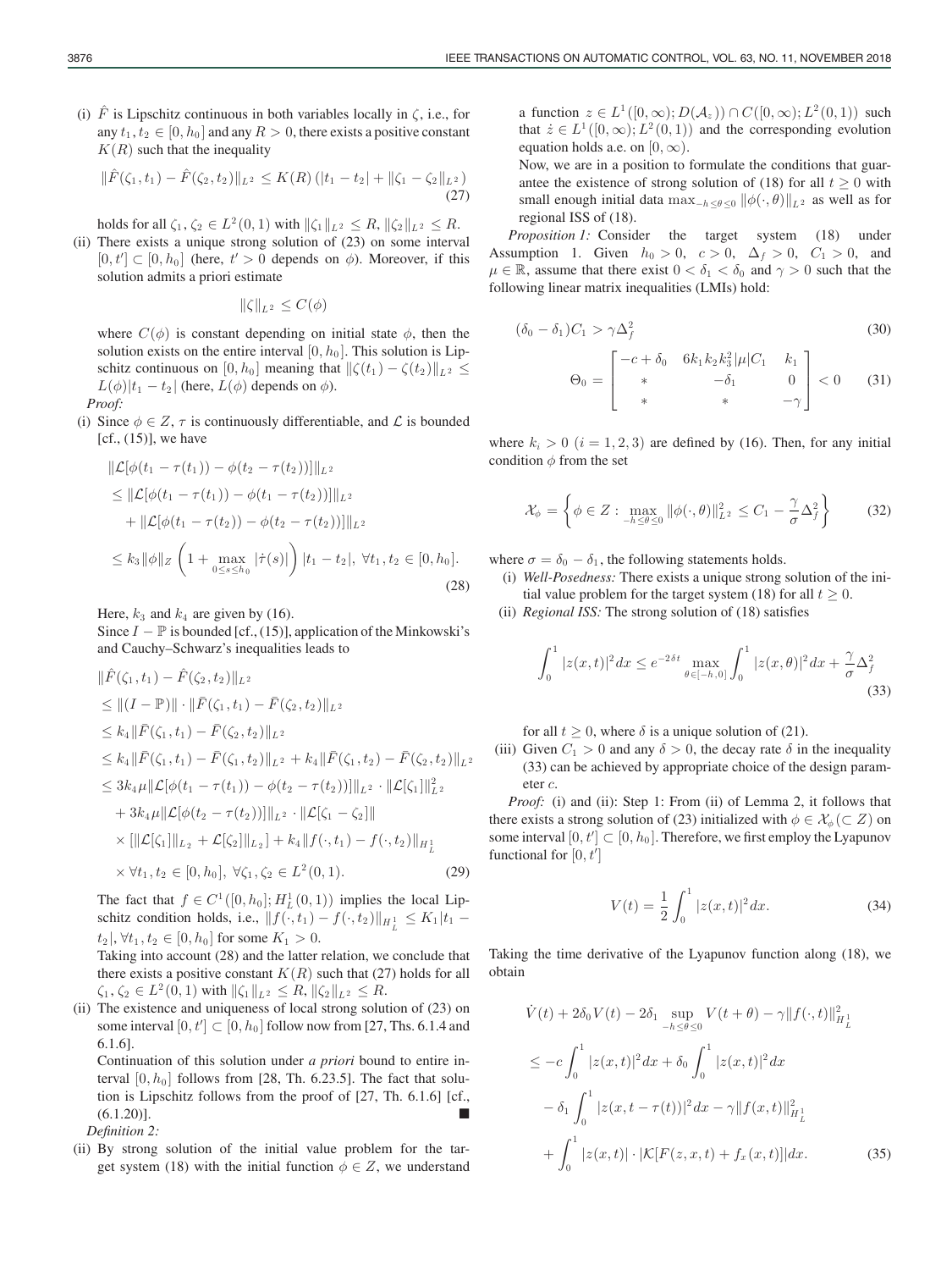From  $(14)$  and  $(15)$ , we have

$$
\int_0^1 |z(x,t)| \cdot |\mathcal{K}[F(z,x,t)]| dx
$$
  
\n
$$
\leq k_1 \int_0^1 |z(x,t)|[|F(z,x,t)| + ||F(z,x,t)||_{L^1}] dx
$$
  
\n
$$
\int_0^1 |\mathcal{L}[z(x,t)]|^2 dx \leq k_3^2 \int_0^1 |z(x,t)|^2 dx.
$$
 (36)

By the Cauchy–Schwartz inequality and (36), we obtain

$$
\int_{0}^{1} |z(x,t)| \cdot |F(z,x,t)| dx
$$
\n
$$
\leq |\mu| \int_{0}^{1} |z(x,t)| |\mathcal{L}[z(x,t-\tau(t))]| \left| \int_{0}^{x} \mathcal{L}[z(r,t)] dr \right|^{2} dx
$$
\n
$$
+ 2|\mu| \int_{0}^{1} |z(x,t)| |\mathcal{L}[z(x,t)]| \int_{0}^{x} |\mathcal{L}[z(r,t-\tau(t))]| dr
$$
\n
$$
\times \int_{0}^{x} |\mathcal{L}[z(r,t)]| dr dx
$$
\n
$$
\leq 6|\mu| k_{2} k_{3}^{2} \|z(\cdot,t)|_{L^{2}}^{2} [||z(\cdot,t-\tau(t))||_{L^{2}} ||z(\cdot,t)||_{L^{2}}]. \qquad (37)
$$

Similarly, by the Minkowski inequality, we find

$$
\int_0^1 |z(x,t)| ||F(z,x,t)||_{L^1} dx
$$
  
\n
$$
\leq 6|\mu| k_2 k_3^2 ||z(\cdot,t)||_{L^2}^2 [||z(\cdot,t-\tau(t))||_{L^2} ||z(\cdot,t)||_{L^2}].
$$

Set  $\eta(t) = \text{col}\left\{ ||z(\cdot, t)||_{L^2}, ||z(\cdot, t - \tau(t))||_{L^2}, ||f(\cdot, t)||_{H_L^1} \right\}$ . If (30) and (31) are feasible, then for any initial state  $\phi \in \mathcal{X}_{\phi}$ , we obtain

$$
\dot{V}(t) + 2\delta_0 V(t) - 2\delta_1 \sup_{-h \le \theta \le 0} V(t + \theta) - \gamma ||f(\cdot, t)||^2_{H^1_L}
$$
  

$$
\le \eta(t)^\top \Theta_0 \eta(t) \le 0.
$$

By the generalized Halanay inequality, (33) holds on  $[0, t']$ .

Step 2: Given  $\phi \in \mathcal{X}_{\phi}$ . The solution of (18) initialized with  $\phi \in \mathcal{X}_{\phi}$ is uniformly bounded whenever it exists meaning that

$$
||z(\cdot,t)||_{L^2} \le e^{-2\delta t} \max_{\theta \in [-h,0]} ||\phi(\cdot,\theta)||_{L^2}^2 + \frac{\gamma}{\sigma} \Delta_f^2 \le C_1
$$

where  $\delta$  is the solution of (21).

Thus, from (ii) of Lemma 2, we obtain that the strong solution of (18) initialized with  $\phi \in \mathcal{X}_{\phi}$  exists for all  $t \in [0, h_0]$ .

Step 3: We apply the same arguments step-by-step for  $[h_0, 2h_0]$ ,  $[2h_0, 3h_0]$ , .... For  $t \in [h_0, 2h_0]$ , the system (18) can be also rewritten as an evolution equation (23) with  $\zeta(h_0) \in D(\mathcal{A}_z)$ , where  $F(\zeta, t)$  is given by (25) with a modified  $\phi$ 

$$
\phi(\theta) = \begin{cases} \phi(\theta), & \theta \le 0 \\ \zeta(\theta), & \theta \in [0, h_0]. \end{cases}
$$

Since the modified  $\phi$  is Lipschitz, inequalities (28) and (29), and thus, (27) hold for any  $t_1, t_2 \in [h_0, 2h_0]$ , any  $R > 0$  and for all  $\zeta_1, \zeta_2 \in$  $L^2(0,1)$  such that  $\|\zeta_1\|_{L^2} \leq R$ ,  $\|\zeta_2\|_{L^2} \leq R$ . Therefore, by applying arguments of Steps 1 and 2, we conclude that there exists a strong solution for  $t \in [h_0, 2h_0]$ . Then by step method, the strong solution exists for all  $t \geq 0$ . Furthermore, the generalized Halanay's inequality implies (33) for all  $t \geq 0$ . The proof of (i) and (ii) is completed.

(iii) The LMIs (30) and (31) are always feasible for appropriate choice of c. Indeed, applying Schur complement theorem, we have

$$
\Theta_0 < 0 \Longleftrightarrow -c + \delta_0 + k_1^2 \gamma^{-1} - (6k_1 k_2 k_3^2 |\mu| C_1)^2 \delta_1^{-1} < 0. \tag{38}
$$

For given  $C_1 > 0$ ,  $\delta_1 > 0$  and large enough  $\gamma > 0$ , we can always choose  $\delta_0 > \delta_1$  as large as we want that satisfy (30), (38) by appropriate choice of c. The latter means that the decay rate bound can be improved by appropriate choice of design parameter  $c$ .

Returning to the original system (2) with the control law (17), from the definition of  $D(A_z)$  [cf., (22)],  $v = u_x$  and the backstepping transformation (12), we define

$$
D(\mathcal{A}_u) = \left\{ u \in H^3(0,1) | u(0) = 0, u'(1) = k(1,1)u(1) - \int_0^1 k_y(1,y)u(y)dy \right\}
$$

and initial space for the original system

$$
\Omega = C([-h, 0]; D(\mathcal{A}_u)) \cap C^1([-h, 0]; H^1_L(0, 1)).
$$
 (39)

*Definition 3:* By strong solution of the initial value problem for the closed-loop system (2), (17) with the initial function  $\psi \in \Omega$ , we understand a function

$$
u \in L^1([0,\infty); D(\mathcal{A}_u)) \cap C([0,\infty); H^1_L(0,1))
$$

such that  $\dot{u} \in L^1([0,\infty); H^1_L(0,1))$  and the corresponding evolution equation holds a.e. on  $[0, \infty)$ .

The following theorem states the well-posedness as well as regional ISS for the closed-loop system (2), (17).

*Theorem 1:* Consider the original system (2) with the control law (17) under Assumption 1. Given  $h_0 > 0$ ,  $c > 0$ ,  $\Delta_f > 0$ ,  $C_1 > 0$ , and  $\mu \in \mathbb{R}$ , assume that there exist  $0 < \delta_1 < \delta_0$  and  $\gamma > 0$  such that LMIs (30) and (31) hold, where  $k_i > 0$   $(i = 1, 2, 3, 4)$  are defined by (16). The initial state  $\psi$  is assumed to be in the set

$$
\mathcal{X}_{\psi} = \left\{ \psi \in \Omega : k_4 \max_{-h \le \theta \le 0} \|\psi(\cdot,\theta)\|_{H^1_L} \le \sqrt{C_1 - \frac{\gamma}{\sigma} \Delta_f^2} \right\} \tag{40}
$$

where  $\sigma = \delta_0 - \delta_1$  and  $\Omega$  is defined by (39). Then the following statements hold.

- (i) *Well-Posedness:* A strong solution of the closed-loop system exists for all  $t \geq 0$ .
- (ii) *Regional ISS:* The closed-loop system is exponentially ISS

$$
||u(\cdot,t)||_{H_{L}^{1}}^{2} \leq k_{3}^{2} k_{4}^{2} e^{-2\delta t} \max_{\theta \in [-h,0]} ||u(\cdot,\theta)||_{H_{L}^{1}}^{2} + \frac{\gamma k_{3}^{2}}{\sigma} \Delta_{f}^{2}, \forall t \geq 0.
$$
\n(41)

*Proof:* By employing (12) and (15) with  $v = u_x$ , we have

$$
||z(\cdot,t)||_{L^2} = ||\mathcal{K}[u_x(\cdot,t)]||_{L^2} \le k_4 ||u_x(\cdot,t)||_{L^2}.
$$

Hence, if the initial state  $\psi$  of (2), (17) starts from the set  $\mathcal{X}_{\psi}$ , then the initial state  $\phi$  of the target system (18) belongs to the set  $\mathcal{X}_{\phi}$ , where  $\mathcal{X}_{\phi}$ is given by (32), that is to say

$$
\max_{-h \le \theta \le 0} \|\phi(\cdot,\theta)\|_{L^2}^2 \le k_4^2 \max_{-h \le \theta \le 0} \|\psi(\cdot,\theta)\|_{H^1_L}^2 \le C_1 - \frac{\gamma}{\sigma} \Delta_f^2. \tag{42}
$$

Therefore, from Proposition 1 and the model transformation formulas (12) and (13) with bounded operators  $(I - P)$  and its inverse, we obtain that if the LMIs (30) and (31) are feasible, then the strong solution of (2), (17) with initial condition  $\psi \in \mathcal{X}_{\psi}$  exists. Moreover, the strong solution of target system (18) initialized with  $\phi \in \mathcal{X}_{\phi}$  satisfies (33).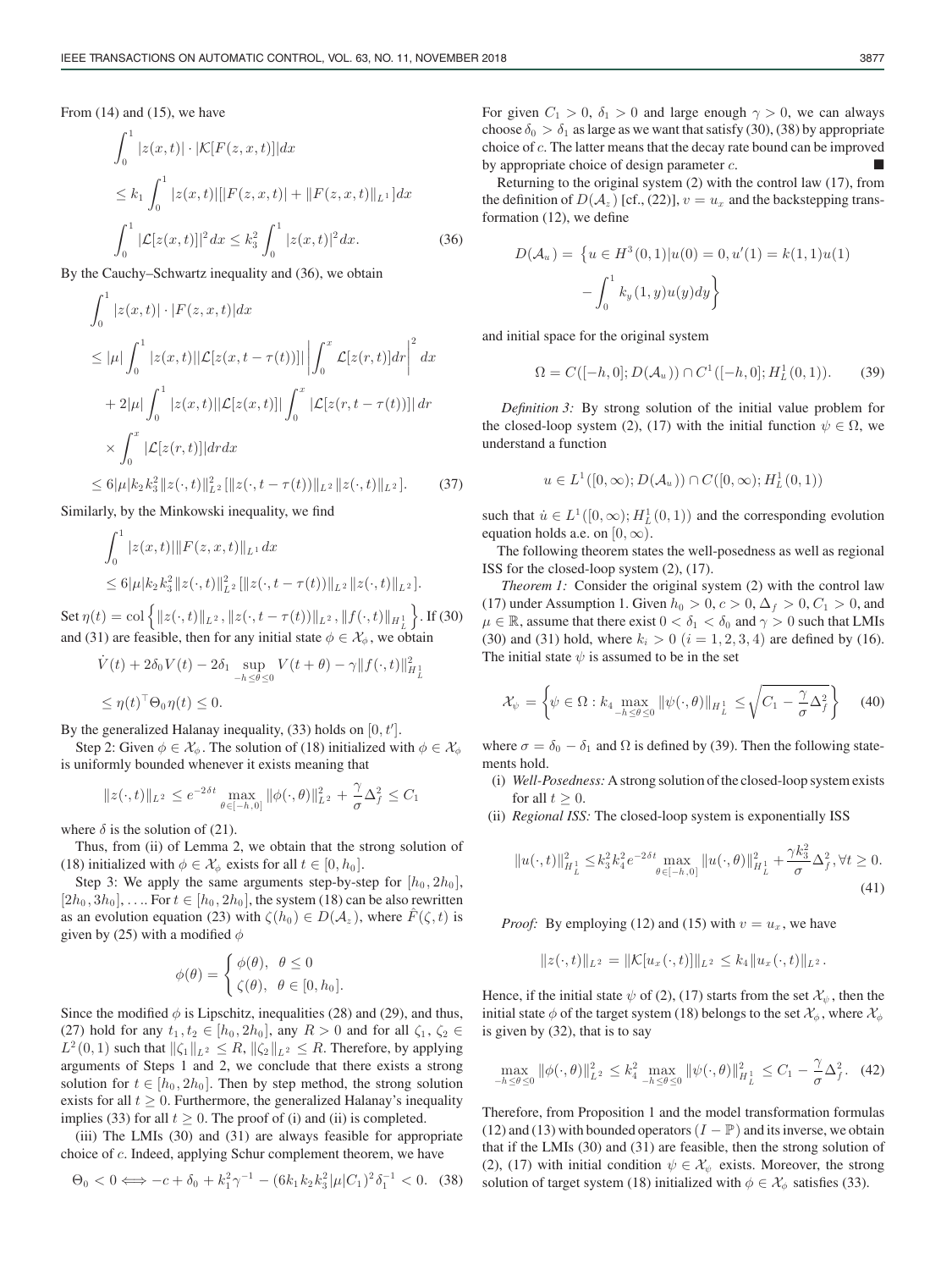By using (15) and (33), together with (42), we arrive at (41)

$$
\|u(\cdot,t)\|_{H^1_L}^2 = \|u_x(\cdot,t)\|_{L^2}^2 = \|\mathcal{L}[z(\cdot,t)]\|_{L^2}^2
$$
  
\n
$$
\leq k_3^2 \|z(\cdot,t)\|_{L^2}^2 \leq k_3^2 \left[e^{-2\delta t} \max_{\theta \in [-h,0]} \|\phi(\cdot,\theta)\|_{L^2}^2 + \frac{\gamma}{\sigma} \Delta_f^2\right]
$$
  
\n
$$
\leq k_3^2 \left[k_4^2 e^{-2\delta t} \max_{\theta \in [-h,0]} \|\psi(\cdot,\theta)\|_{H^1_L}^2 + \frac{\gamma}{\sigma} \Delta_f^2\right], \quad \forall t \geq 0.
$$

*Remark 2:* Here, we explain why we introduce the change of variable:  $v(x, t) = u_x(x, t)$ . If we use the backstepping transformation directly, without this change of variable, then by applying arguments of Proposition 1, instead of (37) we arrive at the following inequality:

$$
\int_0^1 |z(x,t)| \cdot |F(z,x,t)| dx
$$
  
\n
$$
\leq 3|\mu| \int_0^1 |z(x,t)| |\mathcal{L}[z(x,t-\tau(t))]| \mathcal{L}[z(x,t)]|^2 dx
$$

where  $\mathcal L$  is a bounded linear operator which is related to the backstepping transformation. It is seen that the right-hand side of the latter inequality cannot be bounded in terms of  $||z||_{L^2}$ .

Consider the system (18) without the disturbance. Then for the unperturbed system, we obtain the following result.

*Corollary 1:* Consider the system (18) with  $f(x, t) \equiv 0$ . Given scalars  $h_0 > 0$ ,  $C_1 > 0$  and  $\mu \in \mathbb{R}$ , let  $c > 0$  be a scalar such that the following inequality

$$
c > 12k_1k_2k_3^2|\mu|C_1 \tag{43}
$$

holds, where  $k_i > 0$   $(i = 1, 2, 3)$  are defined by (16). Then, the solutions of unperturbed system starting from the initial set  $\mathcal{X}_{\phi}$  given by (32) with  $\Delta_f = 0$  converge to zero with a small enough decay rate.

*Proof:* From (31), we conclude that the unperturbed system is exponentially stable if the LMI

$$
\begin{bmatrix} -c + \delta_0 & 6k_1k_2k_3^2|\mu|C_1\\ * & -\delta_1 \end{bmatrix} < 0
$$
 (44)

is satisfied. The feasibility of strict LMI (44) with  $\delta_0 = \delta_1 > 0$  implies its feasibility for  $\bar{\delta}_0$  and  $\bar{\delta}_1$  given by  $\bar{\delta}_0 = \delta_0 + \varepsilon > \delta_0 = \bar{\delta}_1$  for small enough  $\varepsilon > 0$ . Since Halanay's inequality holds with  $\overline{\delta}_0$  and  $\overline{\delta}_1$ , the system is exponentially stable with a small enough decay rate.

By Schur complements, we show next that (43) guarantees the feasibility of (44) with  $\delta_0 = \delta_1 > 0$ . Indeed, the LMI (44) is feasible with  $\delta_0 = \delta_1 = \delta$  iff

$$
-(c-\bar{\delta})\bar{\delta} + [6k_1k_2k_3^2|\mu|C_1]^2 < 0.
$$
 (45)

It is easily seen that  $\bar{\delta} = \frac{c}{2}$  minimizes the left-hand side of (45) in  $\bar{\delta}$ . Substituting  $\bar{\delta} = \frac{c}{2}$  into (45), we obtain

$$
-\frac{c^2}{4} + [6k_1k_2k_3^2|\mu|C_1]^2 < 0
$$

i.e., (43) guarantees exponential stability.

*Remark 3:* As in [1] and [2], we can consider the nonlinear delay term " $\mu u(x,t)|u(x,t-\tau(t))|^{2}$ ." In this case, we can apply the same transformation  $v = u_x$  and further the same backstepping transformation that leads to the target system (18) with a correspondingly modified nonlinearity F

щ

$$
F(z, x, t) = -\mu \mathcal{L}[z(x, t)] \left| \int_0^x \mathcal{L}[z(r, t - \tau(t))] dr \right|^2
$$

$$
- \mu \overline{\mathcal{L}[z(x, t - \tau(t))] } \int_0^x \mathcal{L}[z(r, t)] dr
$$

$$
\times \int_0^x \mathcal{L}[z(r, t - \tau(t))] dr - \mu \mathcal{L}[z(x, t - \tau(t))]
$$

$$
\times \int_0^x \mathcal{L}[z(r, t)] dr \int_0^x \overline{\mathcal{L}[z(r, t - \tau(t))] } dr.
$$

Lemma 2 for the corresponding target system holds. We can apply the same  $V$  to the target system. Here, we do not need Halanay's inequality since the delayed state is treated as bounded in  $L^2$ -norm. The LMI of Theorem 1 here has a form

$$
\Theta_0 = \begin{bmatrix} -c + \delta + 12k_1k_2k_3^2|\mu|C_1 & k_1 \\ * & -\gamma \end{bmatrix} < 0.
$$
 (46)

Let  $\mathcal{X}_{\psi}$  be defined by (40), where  $\sigma$  is replaced by  $\delta$ . Then, solution of the closed-loop system starting from any initial state  $\psi \in \mathcal{X}_{\psi}$  exponentially converges in the sense that (41) holds, which implies that the closed-loop system is ISS.

*Remark 4:* In Corollary 1, we have presented an explicit condition (43) in terms of system parameters that guarantees the feasibility of (31) and (46) with a small enough  $\delta$  and large enough  $\gamma$ . The delayindependent stability condition (43) [and thus, (31) and (46)] are not conservative because the same condition (43) follows from the direct Lyapunov analysis of the nondelayed target system [cf., (46)].

### III. CONSTRAINED CONTROL LAW

In this section, we consider the system (2) with the control law, which is subject to the following amplitude constraint:

$$
|U(t)| \leq \bar{u}.
$$

We design the state feedback controller in the following form:

$$
U_{\text{sat}}(t) = \text{sat}_{\mathbb{C}}(U(t), \bar{u})\tag{47}
$$

where  $U(t)$  is given by (17), and the saturation function is defined by

$$
sat_{\mathbb{C}}(s,\bar{u}):=\begin{cases} s, & |s| \leq \bar{u} \\ \frac{s}{|s|}\bar{u}, & |s| > \bar{u}. \end{cases}
$$

Applying the latter control law (47), we represent the saturated closedloop system as (7) with the following boundary condition:

$$
z(1,t) = \operatorname{sat}_{\mathbb{C}}(U(t),\bar{u}) - U(t). \tag{48}
$$

We now provide sufficient conditions for saturation avoidance.

*Proposition 2:* Consider the target system (7) with the constrained control law (47) under Assumption 1. Given scalars  $h_0 > 0$ ,  $\Delta_f > 0$ ,  $c > 0$ ,  $C_1 > 0$ , and  $\mu \in \mathbb{R}$ , assume that there exist  $0 < \delta_1 < \delta_0$  and  $\gamma > 0$  such that LMIs (30) and (31) hold, where  $k_i > 0$  ( $i = 1, 2, 3$ ) are given by (16). Let  $\beta > 0$  satisfy the following inequalities:

$$
\frac{\gamma}{\sigma} \Delta_f^2 < \beta \le C_1, \ \sigma = \delta_0 - \delta_1 \tag{49}
$$

$$
\bar{u}^2 \ge \beta \left[ \max_{0 \le y \le 1} |l(1, y)| \right]^2.
$$
 (50)

Consider the set of initial states  $\phi$ 

$$
\mathcal{X}_{\phi}^{\beta} = \left\{ \phi \in Z : \max_{-h \leq \theta \leq 0} \|\phi(\cdot,\theta)\|_{L^2}^2 \leq \beta - \frac{\gamma}{\sigma} \Delta_f^2 \right\}
$$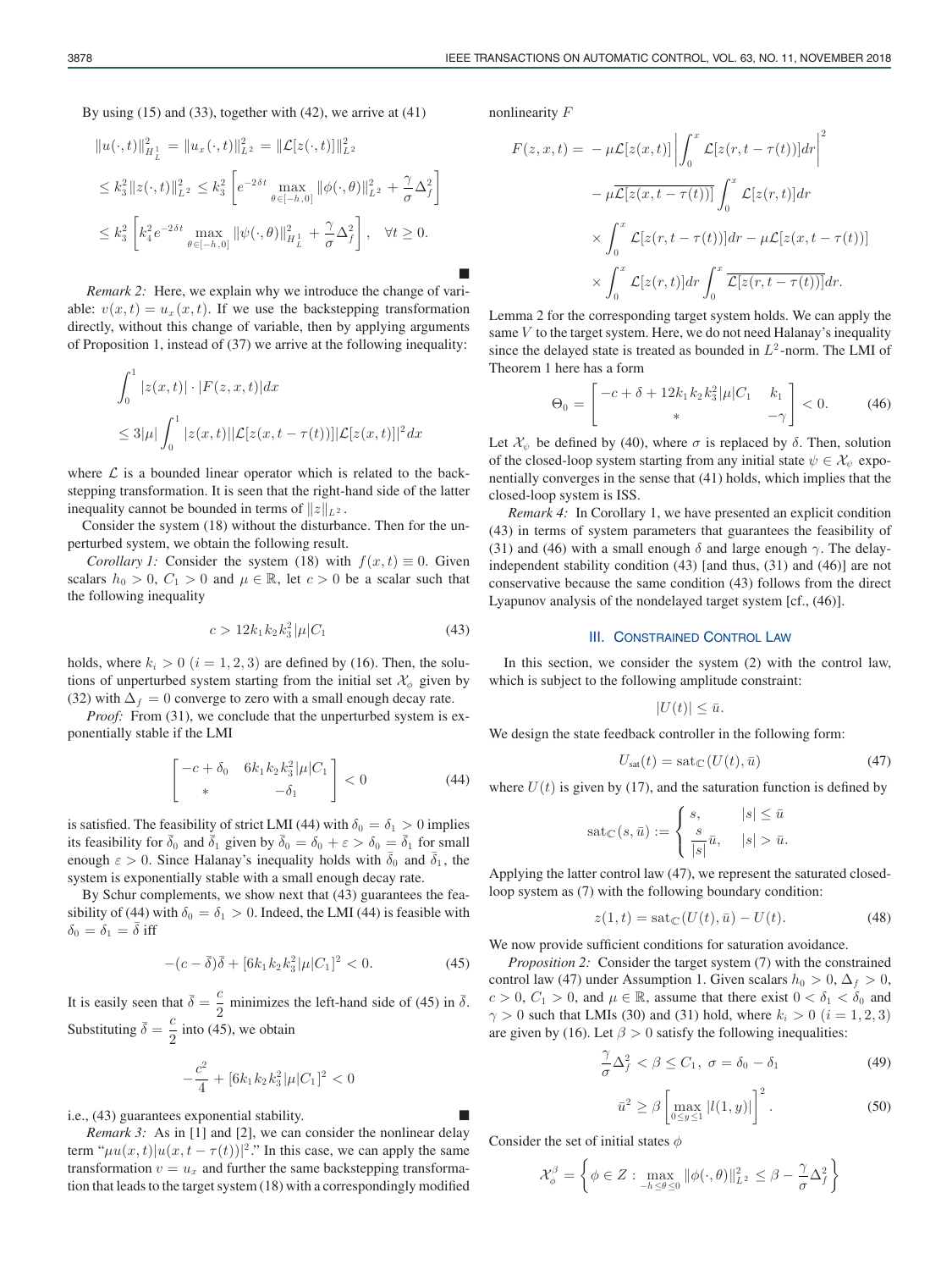*Proof:* From the backstepping transformations (6) and (11),  $U(t)$ admits the following representation:

$$
U(t) = \int_0^1 k(1, y)v(y, t)dy = \int_0^1 l(1, y)z(y, t)dy.
$$

Due to (11),  $l(x, y)$  is a continuous function bounded on any compact. Then, Jensen's inequality implies

$$
|U(t)| \leq \max_{0 \leq y \leq 1} |l(1, y)| \cdot ||z(\cdot, t)||_{L^2}.
$$
 (51)

Denote  $K \triangleq \max_{0 \le y \le 1} |l(1, y)|$ . Given  $\bar{u} > 0$ , we define the following set:

$$
\mathcal{J}(K,\bar{u}) = \{ z(\cdot,t) \in L^2(0,1) : K || z(\cdot,t) ||_{L^2} \leq \bar{u} \}.
$$
 (52)

Thus, we can obtain that if  $z \in \mathcal{J}(K, \bar{u})$ , then  $|U(t)| \leq \bar{u}$ , and the saturation is avoided. Thus, the system (7) subject to (48) admits the linear representation (18).

By Proposition 1, we find that if the LMIs (30), (31) and the inequality (49) are satisfied, then we have

$$
||z(\cdot,t)||_{L^2} \le e^{-2\delta t} \max_{\theta \in [-h,0]} ||\phi(\cdot,\theta)||_{L^2}^2 + \frac{\gamma}{\sigma} \Delta_f^2, \quad \forall t \ge 0.
$$
 (53)

Moreover, the inequality (53) guarantees that the trajectories  $z(x, t)$ starting from  $\phi \in \mathcal{X}_{\phi}^{\beta}$  remain within the reachable set  $\mathcal{X}_{\beta}$ , where

$$
\mathcal{X}_{\beta} = \left\{ z(\cdot,t) \in L^2(0,1) : \int_0^1 |z(x,t)|^2 dx \leq \beta \right\}.
$$

The "ball"  $\mathcal{X}_{\beta}$  is contained in  $\mathcal{J}(K,\bar{u})$ , if the following implication holds:

$$
||z(\cdot,t)||_{L^2}^2 \leq \beta \Rightarrow K||z(\cdot,t)||_{L^2} \leq \bar{u}
$$

for all  $z(x, t)$ , i.e., if

$$
K^2 ||z(\cdot,t)||_{L^2}^2 \leq \beta^{-1} \bar{u}^2 ||z(\cdot,t)||_{L^2}^2.
$$

The latter inequality is guaranteed if the inequality (50) holds. Thus, the inequality (50) guarantees the saturation avoidance, and together with Proposition 1 imply (33).

From Proposition 2, by arguments of Theorem 1, we arrive at the following theorem.

*Theorem 2:* Consider the original system (2) with the constrained control law (47) under Assumption 1. Given scalars  $h_0 > 0$ ,  $\Delta_f > 0$ ,  $c > 0$ ,  $C_1 > 0$ , and  $\mu \in \mathbb{R}$ , assume that there exist  $0 < \delta_1 < \delta_0$  and  $\gamma > 0$  such that LMIs (30) and (31) hold, where  $k_i > 0$  ( $i = 1, 2, 3, 4$ ) are given by (16). Let  $\beta > 0$  satisfy the inequalities (49) and (50). Then, all the strong solutions of the closed-loop system (2), (47) starting from the initial set

$$
\mathcal{X}_{\psi}^{\beta} = \left\{ \psi \in \Omega : k_{4} \max_{-h \leq \theta \leq 0} \|\psi(\cdot,\theta)\|_{H_{L}^{1}} \leq \sqrt{\beta - \frac{\gamma}{\sigma} \Delta_{f}^{2}} \right\}
$$

satisfy (41).

# IV. EXAMPLE

Consider the system (2) and (7) with the parameters  $c = 8$ ,  $\mu =$  $\pm 0.01$ ,  $\bar{u} = 10$ , and  $\Delta_f = 0.01$ . Here,  $k_1 = k_2 = 4.6259$  and  $k_3 =$  $k_4 = 5.6259.$  In order to increase an initial ball  $\mathcal{X}_{\psi}^{\beta}$  inside of domain of initial set, we minimize  $\gamma$  (i.e., maximize  $M_0 \triangleq \beta - \gamma \Delta_f^2 / \sigma$ ) subject to the LMIs of Theorem 2. Fixing  $C_1 = 0.064$ , we find that the LMIs



Fig. 1. Input-to-state stability of the perturbed system with time delay. (a) State  $\mathbb{R}\{u(x,t)\}\)$ . (b) State  $\mathbb{S}\{u(x,t)\}\$ .

of Theorem 2 are feasible with  $\delta_0 = 2$ ,  $\delta_1 = 1.5$  and  $\gamma = 14.3570$ leading to  $\max M_0 = 0.0612$ . Hence, we obtain the following ball inside of initial set for original system:

$$
\mathcal{X}_{\psi}^{\beta} = \left\{ \psi \in \Omega : 5.6259 \max_{\theta \in [-h,0]} \|\psi(\cdot,\theta)\|_{H^1_L} \le 0.247 \right\}.
$$

Next, a finite difference method is applied to compute the state of the closed-loop perturbed system (2) with the constrained control law (47). The steps of space and time are taken as 0.1 and 0.00001, respectively. Here, we choose the time-varying delay  $\tau(t)=0.2(\sin t + 1)$ , the space-and time-varying perturbation  $f(x, t) = 0.01 \sin(x) \sin(t)$ , and the following initial conditions:

$$
u(x, \theta) = \psi(x, \theta) = 0.88 \sin\left(\frac{x}{10}\right), \ \theta \in [-0.4, 0].
$$
 (54)

Hence,  $5.6259 \max_{\theta \in [-0.4,0]} ||\psi(\cdot,\theta)||_{H_L^1} = 0.245 < 0.247$ . Fig. 1 demonstrates the state of the closed-loop system of (2) with constrained control (47). It is seen that the solution of the closedloop system converges to a neighborhood of the origin as the time increases.

In Fig. 2, we choose the constant delay  $\tau(t) \equiv 0.2$  and the initial state outside  $\mathcal{X}_{\psi}^{\beta}$ :  $u(x, \theta) = \psi(x, \theta) = 15 \sinh x + 5ix, \ \theta \in$ [−0.2, 0]. Here,  $\max_{\theta \in [-0.2, 0]} ||\psi(\cdot, \theta)||_{H^1_L} = 18.47$ . It is seen that the state of nonlinear Schrödinger equation is vibrating. The simulations of the solutions confirm the theoretical results.